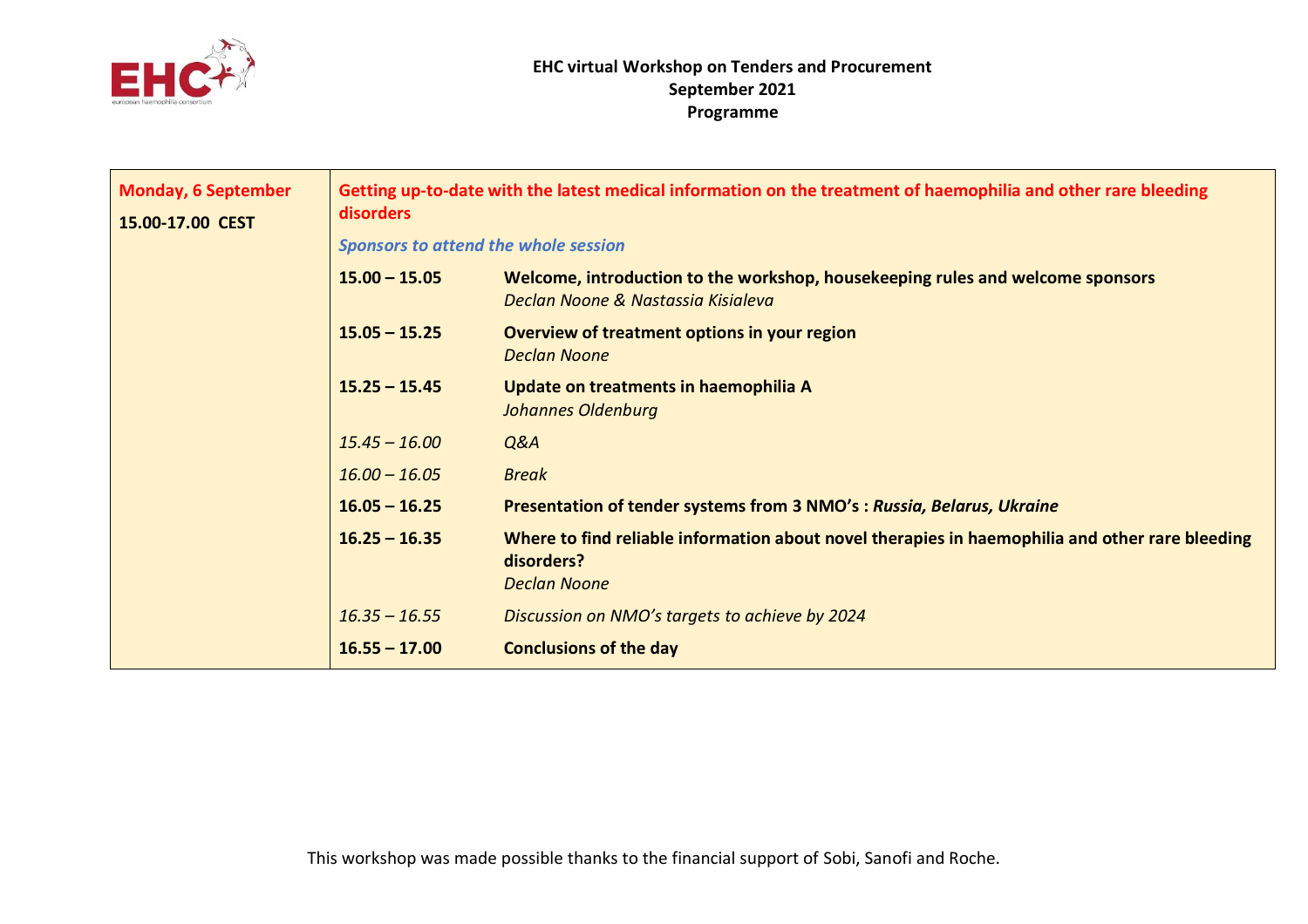

| Thursday, 9 SEP<br>$15.00 - 17.00$ CEST | Getting up-to-date with the latest medical information on the treatment of haemophilia and other rare bleeding<br>disorders & discussing the economic model |                                                                                                               |  |
|-----------------------------------------|-------------------------------------------------------------------------------------------------------------------------------------------------------------|---------------------------------------------------------------------------------------------------------------|--|
|                                         | <b>Sponsors to attend the whole session</b>                                                                                                                 |                                                                                                               |  |
|                                         | $15.00 - 15.05$                                                                                                                                             | Welcome, introduction to today's programme and housekeeping rules<br>Declan Noone & Nastassia Kisialeva       |  |
|                                         | $15.05 - 15.20$                                                                                                                                             | Update on treatments in haemophilia B<br>Dan Hart                                                             |  |
|                                         | $15.20 - 15.35$                                                                                                                                             | Update on treatments for people with inhibitors<br>Levan Makhaldiani                                          |  |
|                                         | $15.35 - 15.45$                                                                                                                                             | Update on treatments for vWD & other rare bleeding disorders<br>Diana Lighezan                                |  |
|                                         | $15.45 - 16.00$                                                                                                                                             | Q&A                                                                                                           |  |
|                                         | $16.00 - 16.05$                                                                                                                                             | <b>Break</b>                                                                                                  |  |
|                                         | $16.05 - 16.25$                                                                                                                                             | Presentation of tender systems from 4 NMO's: Moldova, Georgia, Armenia, Estonia                               |  |
|                                         | $16.25 - 16.55$                                                                                                                                             | Considerations in national availability of the treatment for your country – intro to homework<br>Declan Noone |  |
|                                         | $16.55 - 17.00$                                                                                                                                             | <b>Closing remarks</b>                                                                                        |  |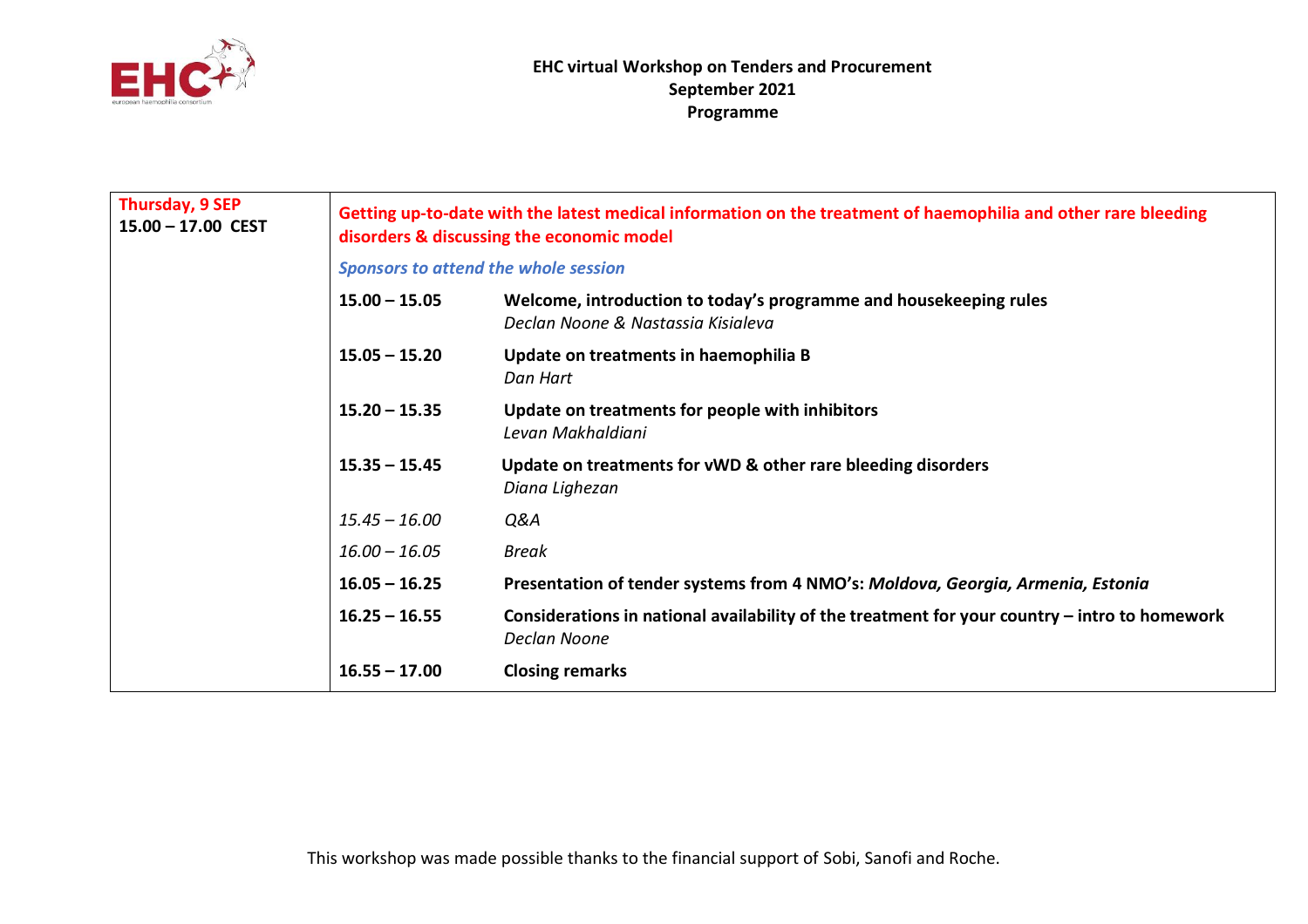

| <b>Tuesday, 14 SEP</b><br>$15.00 - 17.00$ CEST | <b>Sponsors will not be present</b><br>$15.00 - 15.05$<br>$15.05 - 15.25$<br>$15.25 - 15.45$<br>$15.45 - 16.00$<br>$16.00 - 16.05$<br>$16.05 - 16.10$<br>$16.10 - 16.30$<br>$16.30 - 16.50$<br>$16.50 - 16.55$<br>$16.55 - 17.00$ | How to develop and think about an economic model for your country?<br>Welcome, introduction to today's programme and housekeeping rules<br>Declan Noone & Nastassia Kisialeva<br><b>Report on homework</b><br>Presentation of tender systems from 4 NMO's: Azerbaijan, Kyrgyzstan, Uzbekistan, Albania<br>Update on non-EMA licensed treatment options<br>Yuri Zhulyov<br>Q&A<br><b>Break</b><br><b>Group exercise on "stumbling blocks"</b><br><b>Report on group exercise</b><br>Q&A and discussions<br><b>Closing remarks</b> |
|------------------------------------------------|-----------------------------------------------------------------------------------------------------------------------------------------------------------------------------------------------------------------------------------|----------------------------------------------------------------------------------------------------------------------------------------------------------------------------------------------------------------------------------------------------------------------------------------------------------------------------------------------------------------------------------------------------------------------------------------------------------------------------------------------------------------------------------|
|                                                |                                                                                                                                                                                                                                   |                                                                                                                                                                                                                                                                                                                                                                                                                                                                                                                                  |